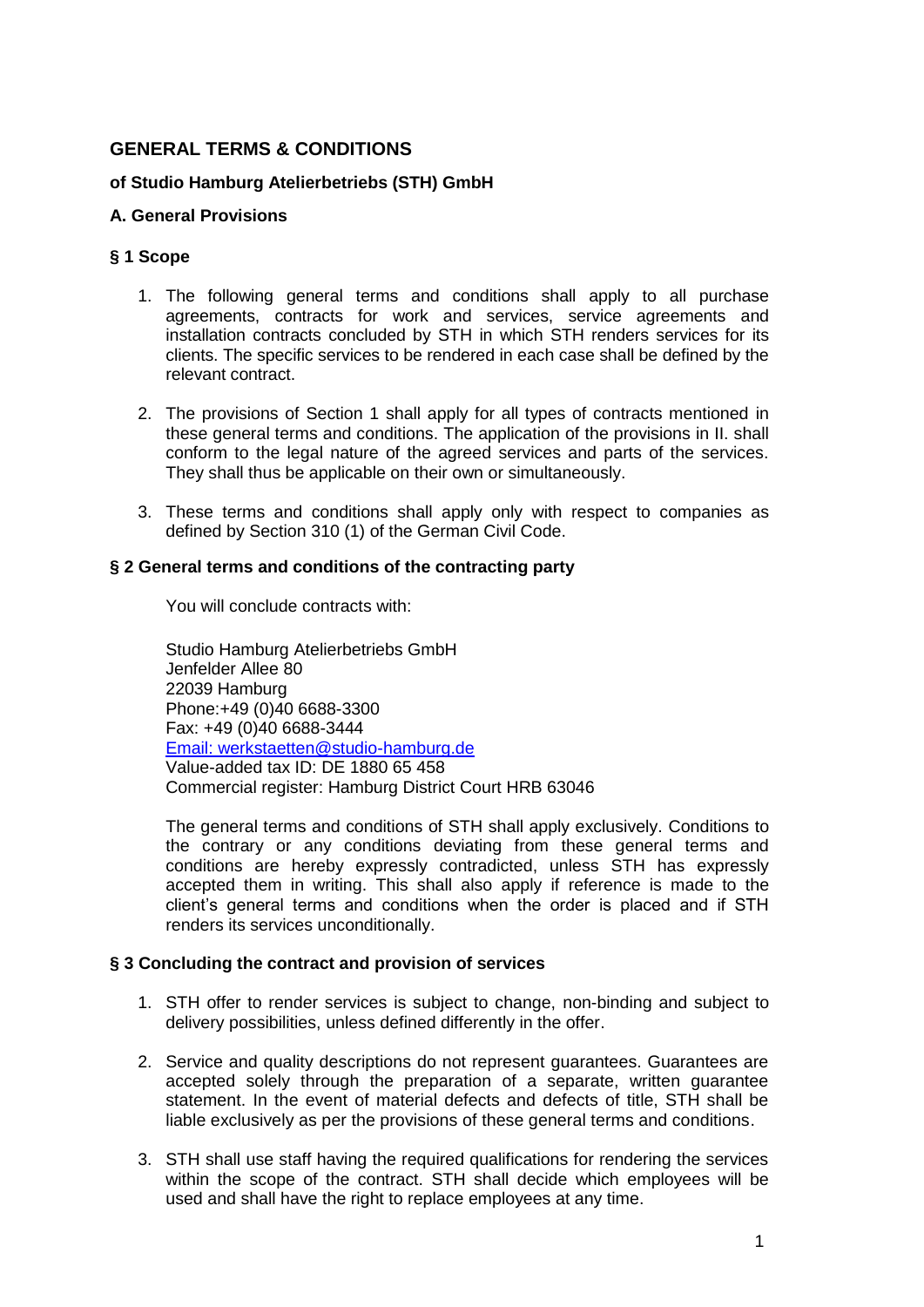4. Unless specified otherwise in the contract, STH shall be entitled to have services rendered by third parties without the client's prior agreement.

### **§ 4 Changes to the scope of services**

- 1. If the client requests changes to some elements of the agreed scope of services during the course of the project, in particular the replacement of devices, machine parts or system components, this requires a written contract between the parties. Minutes of a phone call or project meeting with legally binding signatures by the parties shall also count as a written contract.
- 2. STH shall inform the client in writing, based on an objective justification by STH, about any additional services or additional time required due to the changes or if the change request has a significant impact on the staff or resources used.
- 3. In the written contract the parties shall define the scope and the details of the change in services as well as additional remuneration. Until the changes, including remuneration, schedules and delivery dates, have been agreed in writing, STH shall not be obliged to carry out the changes in services. If no such agreement is reached, STH shall render the services originally agreed in the contract.
- 4. If STH asks the client in writing to confirm the change in the scope of services, and if the client agrees, the client must provide the confirmation within seven (7) calendar days. If the confirmation is not provided in time, the changes in the scope of services shall be considered as not having been agreed.
- 5. If services have been rendered by STH with regard to the originally planned use of a replaced device (planning, installation), the client must provide remuneration for these services as agreed in the contract.
- 6. A list of increases and decreases must be maintained during the term of the project.

## **§ 5 Client's duty to cooperate**

- 1. The client shall ensure that the cooperation duties required to render the services owed by STH are fulfilled on time and at no charge to STH.
- 2. The client shall designate an authorised contact person for STH in writing. In the event that this contact person is replaced, the client shall inform STH about the new contact person and the date of the change in due time and in writing. This contact person

 Shall be considered as authorised to provide or accept legally binding statements on behalf of the client as well as to make binding decisions on behalf of the client, in particular with regard to services changes;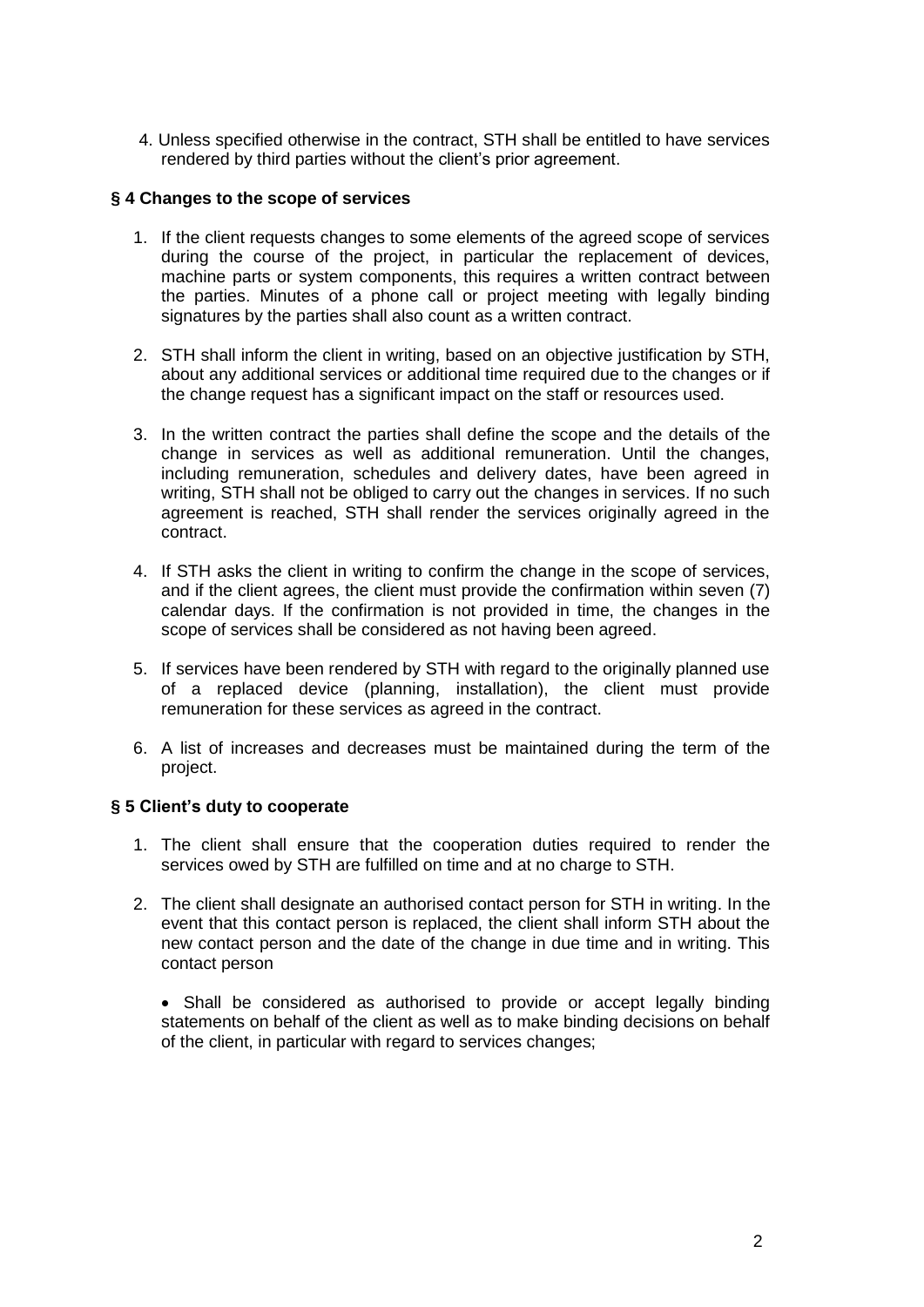• Shall promptly review all documents provided to the client by STH so that STH can correct or change these documents, if applicable;

• Shall promptly provide STH with information about the client that is necessary for rendering the services;

- Shall give notice of required changes in due time.
- 3. The client shall ensure that staff providing support to STH in rendering the services is available at the agreed times. The client shall be responsible for ensuring that his staff has the required expertise, skills and experience to complete the tasks assigned to them.
- 4. If the client finds that STH is acting on incorrect assumptions or that his instructions are incorrect or incomplete, he will inform STH promptly and in writing.

### **§ 6 Dates, deadlines, delays and force majeure**

- 1. Together with the contract offer, STH shall provide the client with a preliminary schedule based on the information available. Dates and deadlines shall be binding unless expressly and in writing agreed to be binding in a schedule signed by both parties.
- 2. If any dates are adjusted due to a change in services as per Section 4, STH shall no longer be bound by the originally agreed schedule.
- 3. The schedule shall also include expected dates for meetings between the parties' project managers. STH shall prepare meeting minutes about the results of the meetings and decisions taken. These meeting minutes shall be made available to the parties no later than 4 working days after the meetings. Objections to the minutes shall be raised immediately and must be made in writing. If no objections are raised, or if they are not raised in time, the client must provide proof that the minutes are incorrect in the event of a dispute.
- 4. Unless fixed dates are expressly specified in the contract, STH's obligation to render services shall not be considered to be in default until the client has given STH a written warning and a reasonable grace period in which to render the service has expired without success.
- 5. If the client fails to provide a service, does not provide the service on time or not entirely, the agreed binding dates and deadlines for services to be rendered by STH shall be extended accordingly. If a delay caused by the client leads to additional work by STH, the client shall pay the standard remuneration for this. STH shall inform the client promptly about the delay as well as additional costs and expenses already incurred or that are likely to be incurred due to the delay.
- 6. If it is temporarily impossible for one of the parties to render a contractually agreed service or duty to cooperate or if these are delayed due to circumstances outside their risk area (force majeure, such as strikes, acts of war or terrorism, network failure neither of the parties is responsible for), the agreed dates shall be extended according to the duration of the circumstance. The affected party shall promptly inform the other party in writing that it is impossible to render the service. If these circumstances exist for a period of more than 90 days, each party shall be entitled to terminate the contract in writing effective immediately and without prior notice. If the client terminates the contract for this reason, he shall pay adequate remuneration to STH for services already rendered as well as compensation for costs and expenses already incurred by STH in 3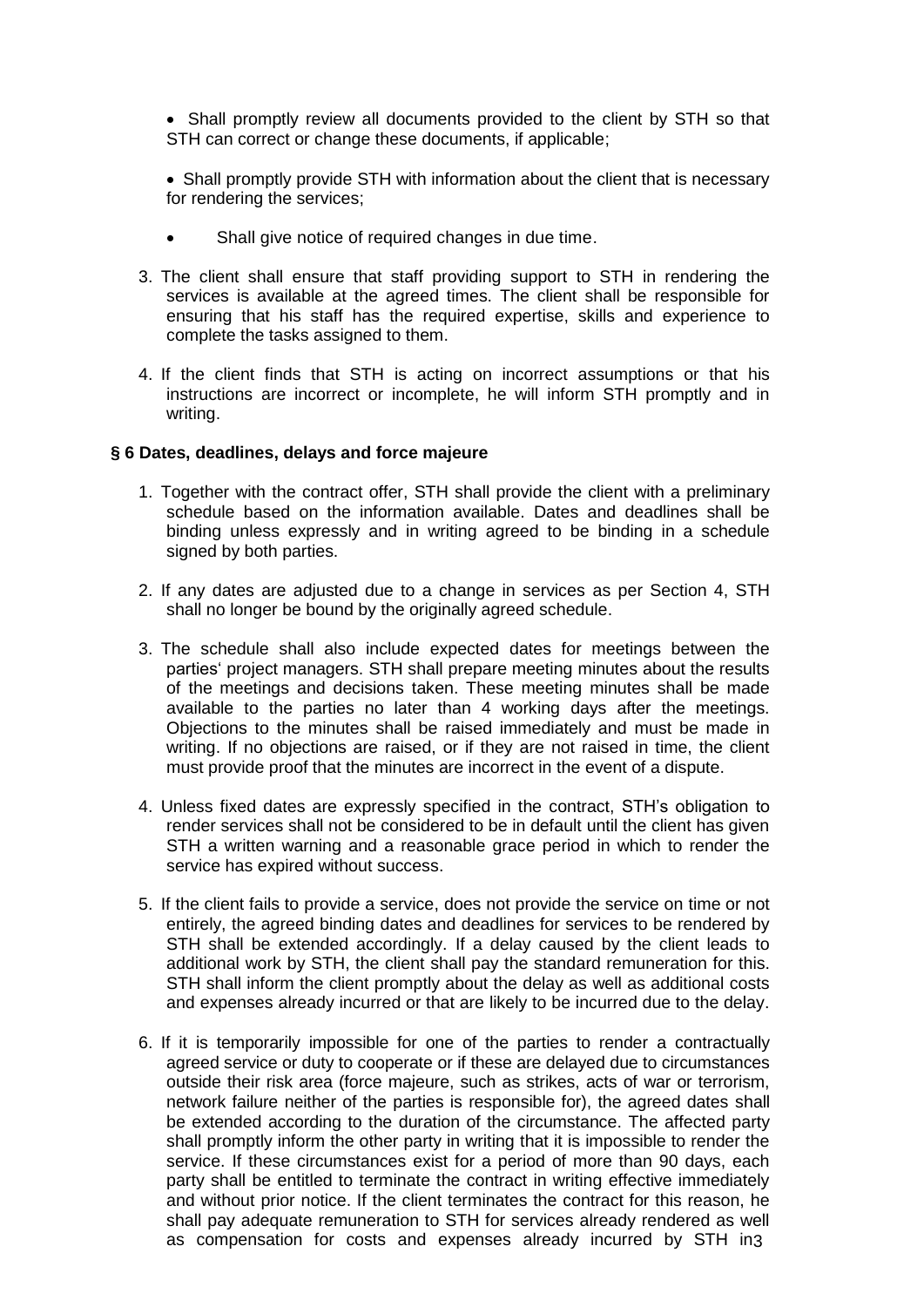connection with the services and that prove to be useless.

### **§ 7 Remuneration and payment terms**

- 1. The agreed remuneration shall be based on the respective individual contract. Unless otherwise agreed, remuneration shall be ex works or ex stock, excluding packaging; packaging shall be invoiced separately.
- 2. STH reserves the right to change the prices agreed in the contract if decreases or increases of more than five percent occur in essential cost factors in STH's calculation, in particular due to currency fluctuations or changes in material costs, e.g. the cost of copper cables, between the date of the contract and the invoice date. STH shall provide proof of such changes upon request.
- 3. Services rendered by STH at the client's request that are not included in the list of services (additional services) shall be invoiced based on standard remuneration, unless otherwise agreed in writing.
- 4. Unless otherwise specified in the list of services, the client agrees to pay for any expenses required to have the services rendered by STH or initiated by the client, in particular expenses, travel and accommodation expenses of STH staff. STH shall be remunerated for travel times based on the agreed hourly rate; if there is no separate contract, the client agrees to pay the standard remuneration. All taxes, fees, customs duties, and payment transaction costs related to the services must be paid by the client.
- 5. Unless otherwise agreed in the relevant contract, costs of transport and any transport insurance to be obtained shall not be included in the price.
- 6. All amounts stated do not include the applicable German value added tax.
- 7. Any discounts require a prior written contract.
- 8. Invoiced amounts are due immediately and must be paid without any deductions within 14 calendar days from the invoice date.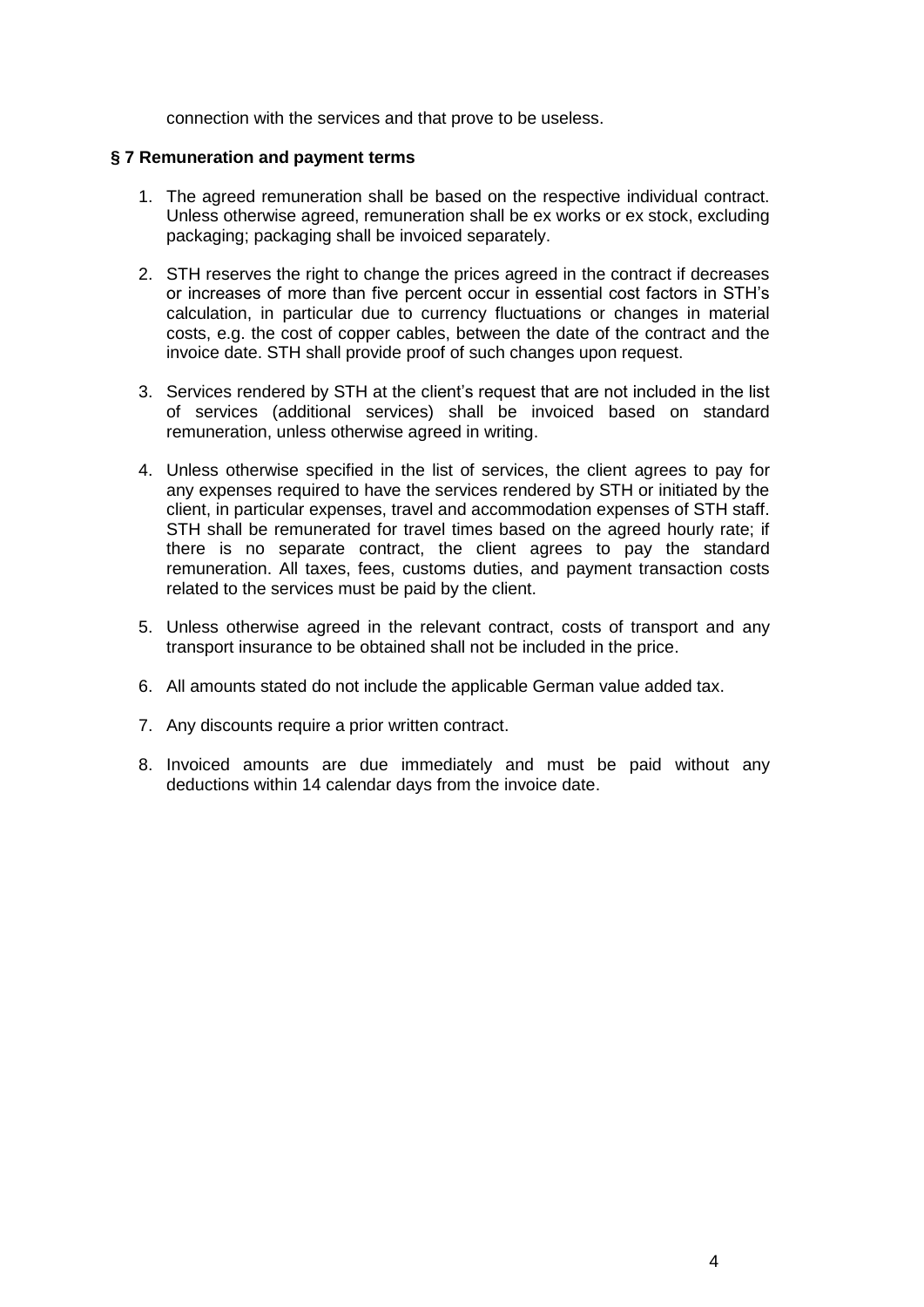- 9. In the case of late payment by the client, STH may set a deadline of at least 14 days for the client – irrespective of legal rights for default – with the threat of suspending all services if the client does not pay. If the deadline expires without payment and STH suspends its services, STH shall be entitled to demand reimbursement from the client for additional costs and expenses incurred as a result of the suspension of services. During default, Section 6.5 shall apply.
- 10. The client may offset his own claims or claim the right of retention only to the extent that his claims have been determined by declaratory judgement, are undisputed or recognised.

## **§ 8 Liability, compensation for damages**

- 1. Compensation for damages in place of the service in accordance with Section 281 of the German Civil Code or reimbursement of expenses according to Section 284 of the German Civil Code cannot be claimed until STH has first been granted an adequate deadline to render the service or a supplementary service including the declaration that the service or supplementary service would be rejected after the deadline and that the service or supplementary service was not rendered within the specified deadline.
- 2. Statutory liability for damages due to a guaranteed quality of the services shall not be limited by this contract, subject to the preceding Paragraph 1. In other respects, the client shall be liable exclusively in accordance with the subsequent Paragraphs 3 to 10
- 3. STH shall be fully liable in the following cases, subject to the subsequent Paragraphs 5 and 6.
	- (a)In cases of wilful intent and gross negligence;
	- (b)In cases of culpable breaches of obligations of his legal representatives and executives that lead to damages resulting from harm to life, limb or health.
- 4. Unless a case as per the preceding Paragraph 3 b) exists, STH shall only be liable for ordinary negligence if an obligation has been violated that is essential for achieving the purpose of the contract. An essential contractual obligation shall be deemed to exist if fulfilling the obligation is what makes the proper implementation of the contract possible and the parties can rely on the obligation being fulfilled (cardinal obligation). This shall also apply for the actions of assistants. In the case of violation of a cardinal obligation, liability shall be limited to the amount of the contractually typical, foreseeable damage.
- 5. Except in cases of wilful intent, the liability of STH for loss of profits and other purely financial losses shall be limited to contractually typical, foreseeable damage.
- 6. With regard to software, except in cases of wilful intent, liability for loss of data shall be limited to the typical recovery expense that would have occurred for the regular preparation of backup copies according to the risks involved and to the extent that the client has taken appropriate data backup measures to ensure that data from data material stored in machine-readable form could be reconstructed at reasonable expense.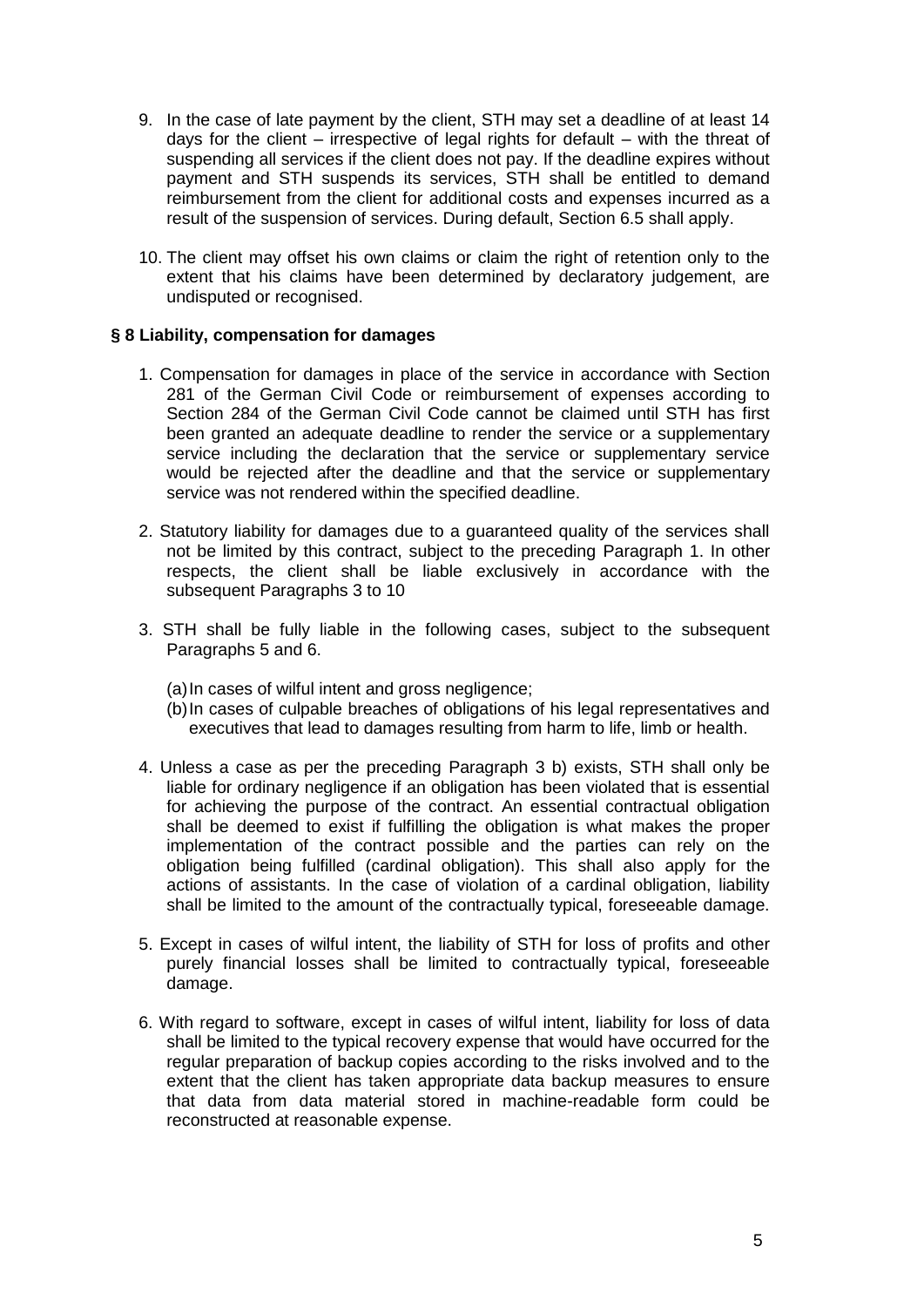- 7. Exclusions of liability and limitations of liability shall also apply for noncontractual liability in accordance with the preceding Paragraphs 2 to 6.
- 8. Liability in accordance with the German Product Liability Act shall not be affected by the above provisions.
- 9. In the relationship between the client and STH, the client shall be solely responsible for monitoring the products and work results delivered by STH after they are introduced into the market (product monitoring duty) and for reacting to potential risks or hazards. The client agrees to inform STH promptly about any defects, problems and/or hazards in connection with the products and work results delivered by STH. The client shall be solely liable for any damages or injuries caused by violations of the product monitoring duty.
- 10. STH shall not be liable to the client for damage caused by the fact that the third-party companies involved and contracted by the client do not render their services, render their services late or do not render their services properly.

### **§ 9 Retention of title and reservation of rights**

- 1. STH shall retain ownership and all rights to the service objects until its claims from the contract have been fully settled. The client shall promptly inform STH in writing about any access to the property subject to the retention of title by third parties and inform third parties about the rights of STH.
- 2. The client shall promptly, and no later than after 3 working days, inform STH about any seizures or other infringements of rights of the service objects owned entirely or partially by STH.

#### **§ 10 Term of the contract and termination of the contract**

- 1. In the case of contracts for work and services and purchase contracts, the contract shall not end until the services owed under the contract have been completed.
- 2. In the case of service contracts, the contract shall be concluded for an indefinite period. Each party shall be able to terminate the contractual relationship by giving the agreed notice. If no notice period has been agreed, the parties shall be able to terminate the contract by giving three months' notice for termination at the end of the month.
- 3. The right to terminate the relevant contract for cause shall not be affected. Cause shall also be considered to exist under the following conditions:

 Bankruptcy proceedings or similar proceedings regarding the other party's assets are opened or if such proceedings are rejected due to a lack of assets;

• There is cause for insolvency of the other party in accordance with Sections 17-19 of the German Insolvency Act;

• The other business partner has ceased business operations: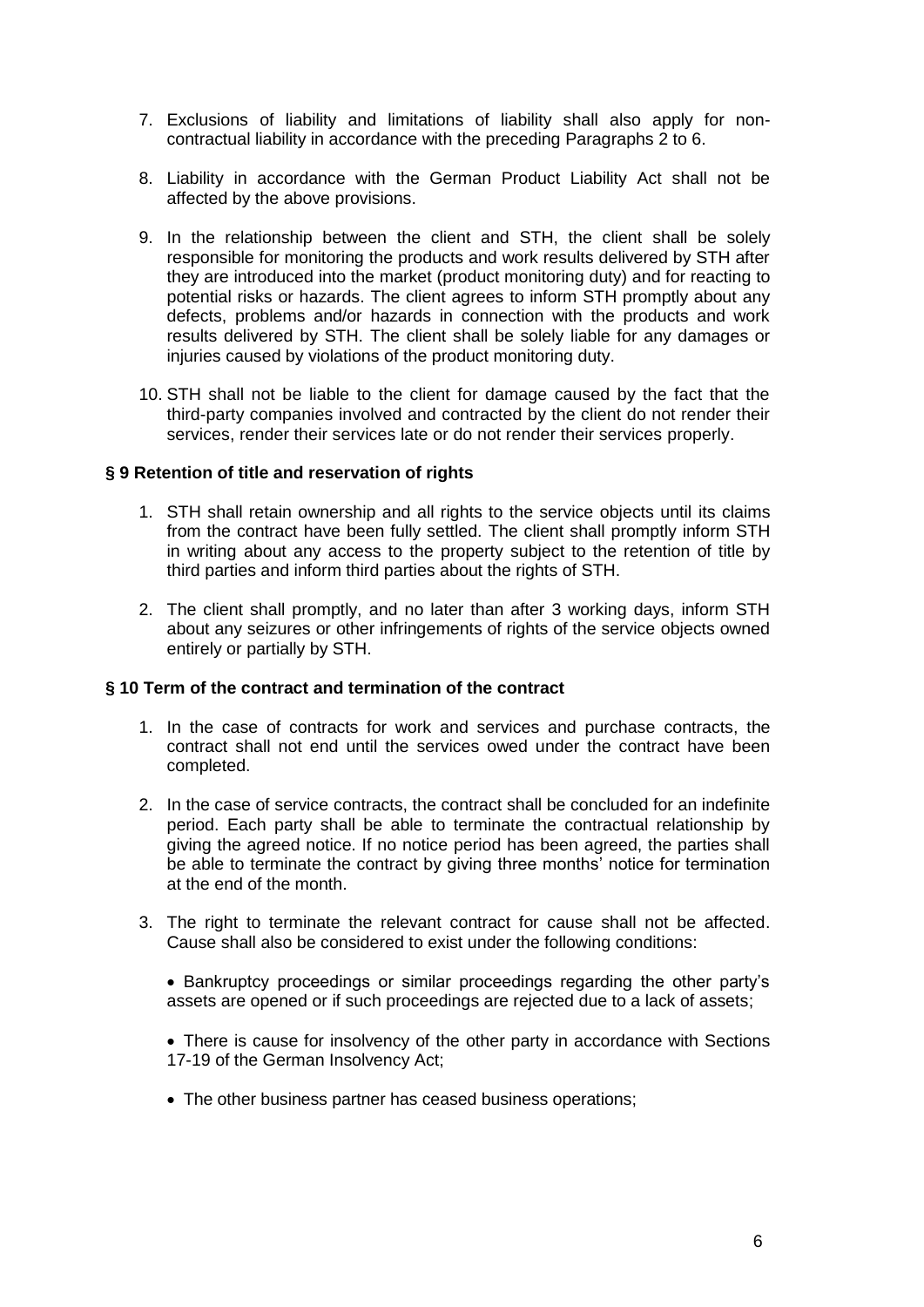Court-ordered collection proceedings to collect the payment obligations under this contract are unsuccessful;

 The other party has not eliminated a fundamental breach of contractual obligations within 30 days in spite of a written warning so that the terminating party cannot be expected to adhere to the contract.

4. The termination of a contract must be delivered by registered letter with receipt.

#### **§ 11 Non-disclosure agreement**

1. The parties agree to keep confidential all confidential information they become aware of while carrying out the respective contract and to use that information for contractually agreed purposes only. The confidentiality obligation shall not apply to persons who are authorised to have knowledge and who are obliged to maintain confidentiality by law or under a contract, or in as far as the confidentiality obligation prevents them from the pursuit of their own claims. Confidential information for the purposes of this provision shall mean information, business secrets, documents, information and data that are designated as such or that must be considered confidential due to their nature. The term confidential information shall not include information that

• Is in the public domain and is or becomes generally accessible (unless there is a breach of this agreement by the informed party or one of its representatives);

 Was already in the possession of the informed party, legitimately and without confidentiality obligation, before the informed party received this information from the informing party; or

• Has been transmitted by a third party who is authorised to disclose this information without limitation. Proof of the existence of one of the above exceptions must be provided by the party that invokes it.

- 2. The client agrees to grant access to the contractor's confidential information only to those employees who have been entrusted with carrying out the project. At the request of STH, the client shall have the employees named in the preceding clause 1 sign a non-disclosure agreement.
- 3. If a party is obliged to make confidential information of the other party available to a public agency, the other party must be informed promptly and, if possible, before the information is made available to the public agency.
- 4. The rights and obligations in Paragraphs 1 to 3 shall not be affected by the termination of a contract. Both parties agree to return confidential information of the other party upon termination of the contract if requested to do so or to destroy the information unless it has been consumed properly.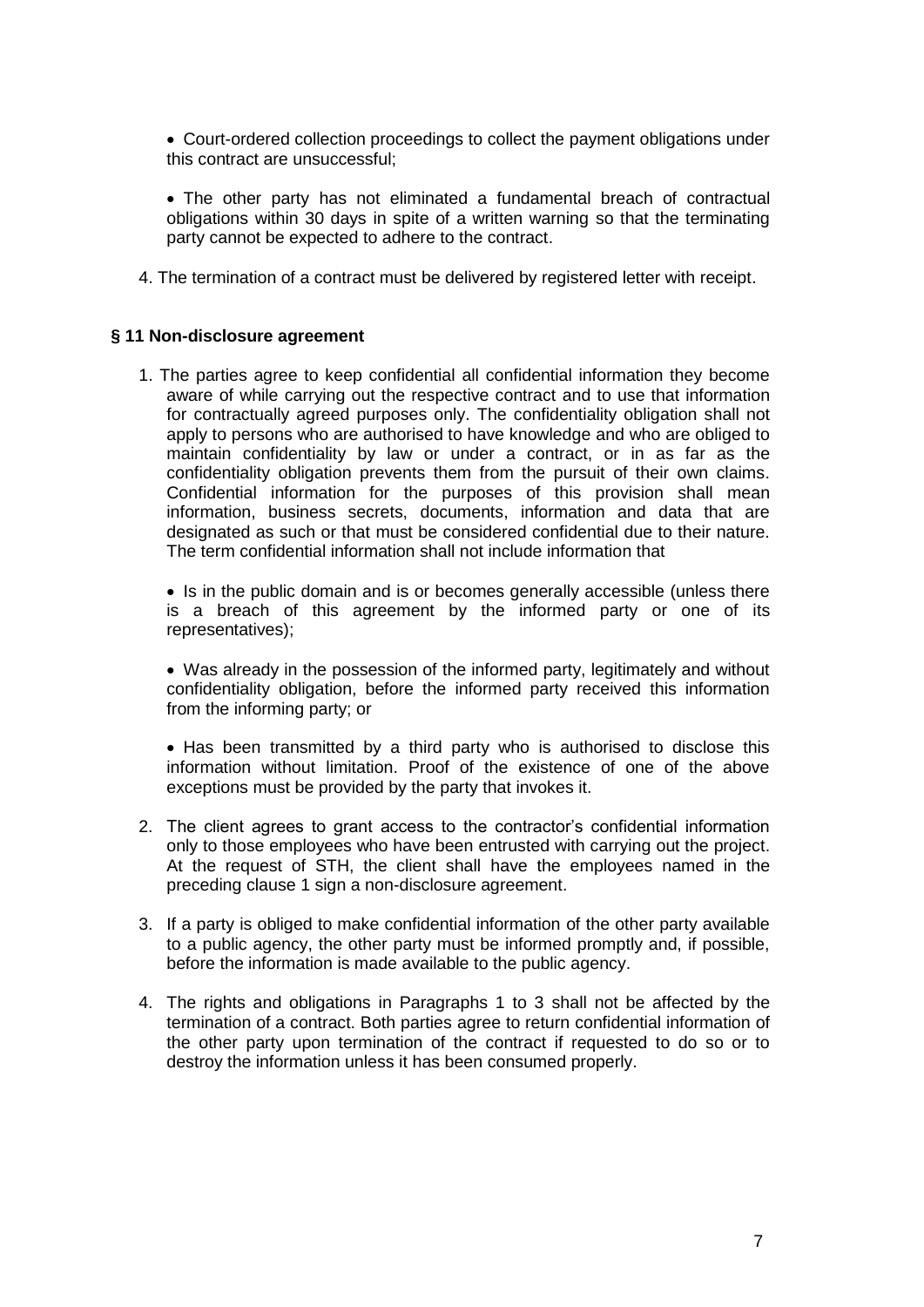## **§ 12 Final provisions**

- 1. There are no verbal or written supplementary agreements to these general terms and conditions and to the respective contract.
- 2. The following order of priority shall apply for the contractual agreements for the relevant contractual relationship:
- Individual contracts including attachments;
- These terms and conditions;
- Statutory provisions.
- 3. Changes or additions to the relevant individual contracts must be made in writing. If these are not sufficient, they shall be null and void. This shall also apply for changes to this written form clause. Email communication shall not be considered as being in writing for the purposes of this requirement for written form.
- 4. These general terms and conditions and all individual contracts shall be subject exclusively to the laws of the Federal Republic of German with the exclusion of the UN Sales Convention (CISG).
- 5. The courts of Hamburg shall have exclusive jurisdiction for all disputes arising from the contract, unless a different jurisdiction is prescribed by law.
- 6. Should any provision of the contract be or become invalid, the validity of the remaining provisions shall not be affected. In such a case, the parties agree to participate in drawing up provisions that serves to achieve a result that most closely reflects the intended economic purpose of the invalid provision and is legally effective. The above shall also apply for the closure of any contractual gaps.

## **B. Special provisions**

## **I.**

## **§ 1 Acceptance of work and services**

- 1. If STH renders work and services, fully or in part, for the client based on the individual agreement, the law applicable to contracts for work and services shall be deemed to have been agreed. Work and services shall be subject to acceptance by the client in accordance with the subsequent Paragraphs 2-7. The services to be rendered by STH shall be work and services only if the parties have agreed on a success expressly and in writing.
- 2. STH shall inform the client in writing about his readiness for acceptance of the respective services. STH may request the acceptance of partial services if these are self-contained service sections or if the parties have agreed this.
- 3. The client agrees to promptly verify the contractuality of the services rendered by STH and made available for acceptance. The inspection period is five (5) calendar days from the date the written notification from STH is received by the client in accordance with the preceding Paragraph 2. STH shall be entitled to attend each acceptance or partial acceptance and to monitor the inspection procedure.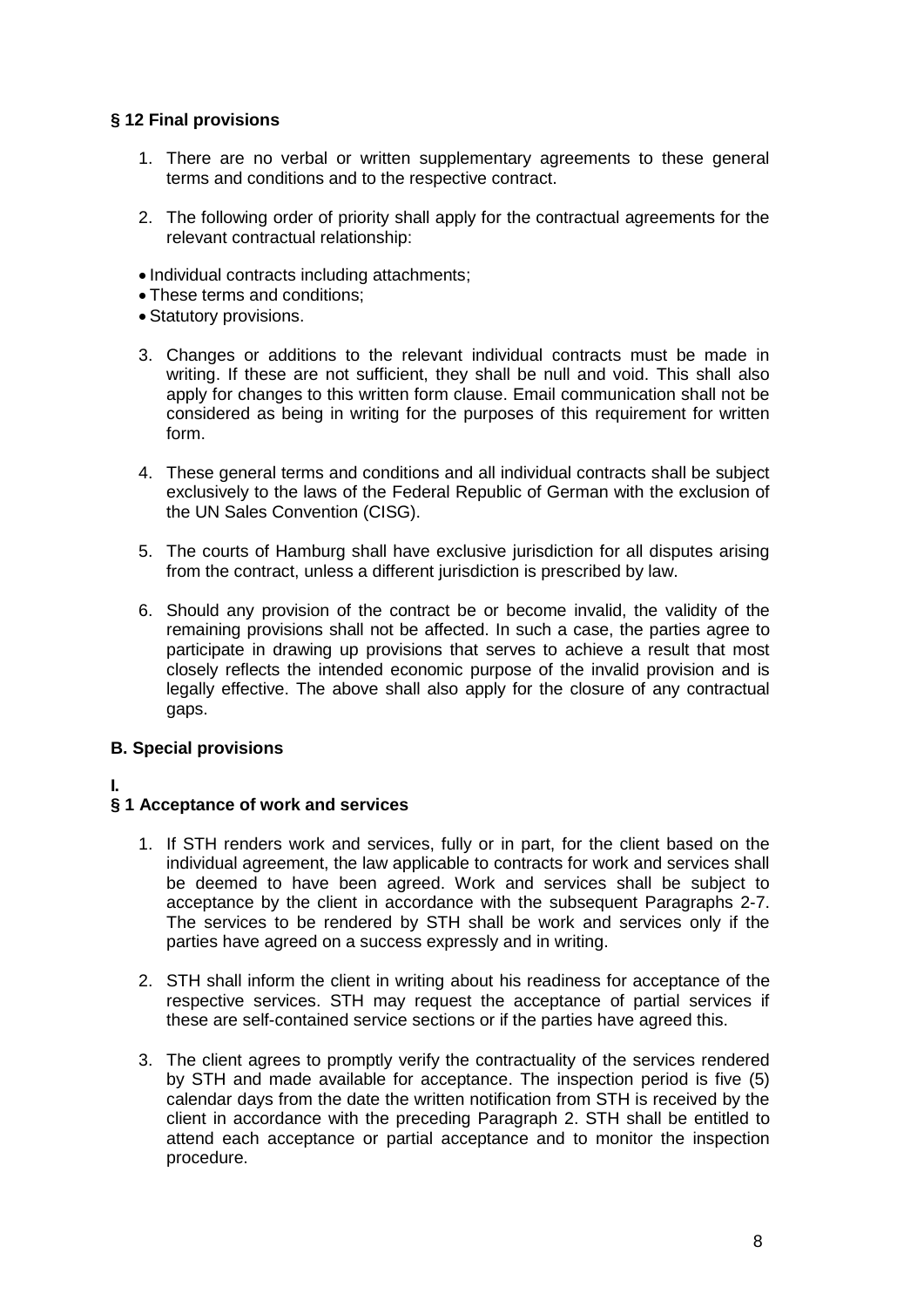- 4. Acceptance must be documented by means of an acceptance report. The acceptance report must include a list of the service objects to be inspected. The acceptance report must document all significant and insignificant defects found. The acceptance report must be signed promptly by the parties after the acceptance procedure has been completed. By signing the report, the object shall be deemed to have been accepted, unless there is a significant defect; any significant defect must be noted in the acceptance report.
- 5. Work and services shall also be deemed as having been accepted if the client has complained to STH in writing within the inspection period stated in Paragraph 3 (defect notification). Section 2.2 of this section shall apply accordingly for the defect notification.

Defects hindering acceptance are

 Defects that result in the fact that the service overall or the part of the service to be accepted cannot be used;

 Defects that unreasonably limit or hinder the economically viable use of important functions.

Defects not hindering acceptance are

 Defects that were recognised by the client as part of the cooperation before the inspection was performed and that he did not inform STH of in writing;

or

• Insignificant defects or defects that only marginally restrict functional usage.

The assignment of defects to a defect category shall be performed by the mutual agreement of the parties.

- 6. If the client refuses acceptance for justifiable reasons, STH shall eliminate all defects hindering acceptance within an appropriate time and inform the client in writing about his readiness for acceptance. The parties shall perform the inspection or parts of the inspection again and until it is successful. Section 2.4 shall apply accordingly to the elimination of all other defects.
- 7. Work and services shall be deemed as having been accepted in any case if the client

 Uses them before the inspection is performed as part of his business operations, or

 Uses them after the inspection is performed for a period of four weeks as part of his business operations without having complained about the defects that hinder acceptance.

### **§ 2 Liability for material defects**

1. STH shall not be liable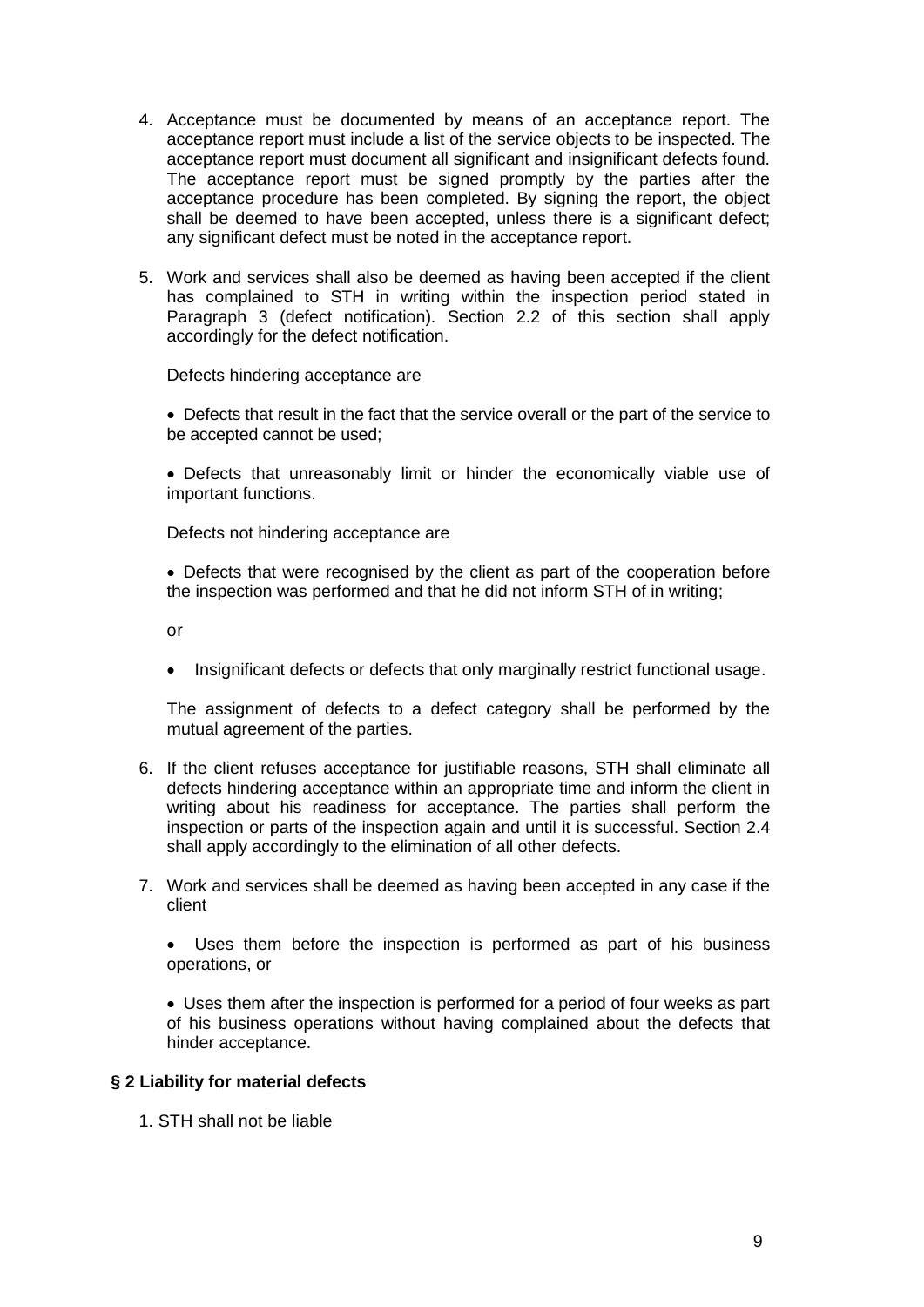For the compatibility of additional components acquired by the contractor in the future if the current version of the software release has not been installed in the client's system;

• If and as far as the object purchased or manufactured under the contract is changed without authorisation, unless evidence can be provided that the intervention was not the cause of the defect;

- For defects that can be attributed to improper use or operating errors.
- 2. Defects must be reported immediately in writing and in a comprehensible way by indicating the information necessary to detect defects. The client agrees to work with STH on defect identification, diagnosis and elimination. Without restriction. If the client does not meet this obligation, his rights will be void in the event of defects.
- 3. Potential measures by STH for the mitigation of damages shall not constitute the acknowledgement of a defect. Negotiations about complaints shall not constitute a waiver of the objection that the complaint was not in time, objectively unfounded or otherwise insufficient.
- 4. STH must eliminate any defects for which a timely and proper complaint has been issued at its choice or supply a replacement ("supplementary delivery"). Costs incurred as a result of supplementary delivery shall be borne by STH unless the client has transported the object to an address other than the delivery address, leading to unreasonable costs for supplementary delivery for STH.
- 5. In the event of defects, the client shall not be able to claim his legal rights to cancellation, reduction in remuneration, compensation for damages and/or compensation for expenses until he has first set an appropriate deadline for STH for supplementary delivery in accordance with Section 4, with the statement that the client will reject supplementary delivery after the deadline and supplementary delivery has not taken place within the deadline. If the second attempt at rectification of the defect fails, the client shall be entitled to cancel the contract or to executive substitute performance. Beyond this, the assertion of claims for damages or compensation for expenses shall only be possible if the requirements of Section 8 in Part A have also been met.
- 6. In the event of cancellation or "compensation for damages instead of the complete service", the client must delete the delivered software from all storage media, destroy all copies of the standard software and documentation or return them to the contractor and confirm both in writing.
- 7. STH shall be able to demand remuneration for its costs in so far as they have performed work due to a reported defect without such a defect existing and/or without the client providing proper evidence of such a defect.
- 8. The provision of replacement parts after the warranty period has expired requires a written agreement.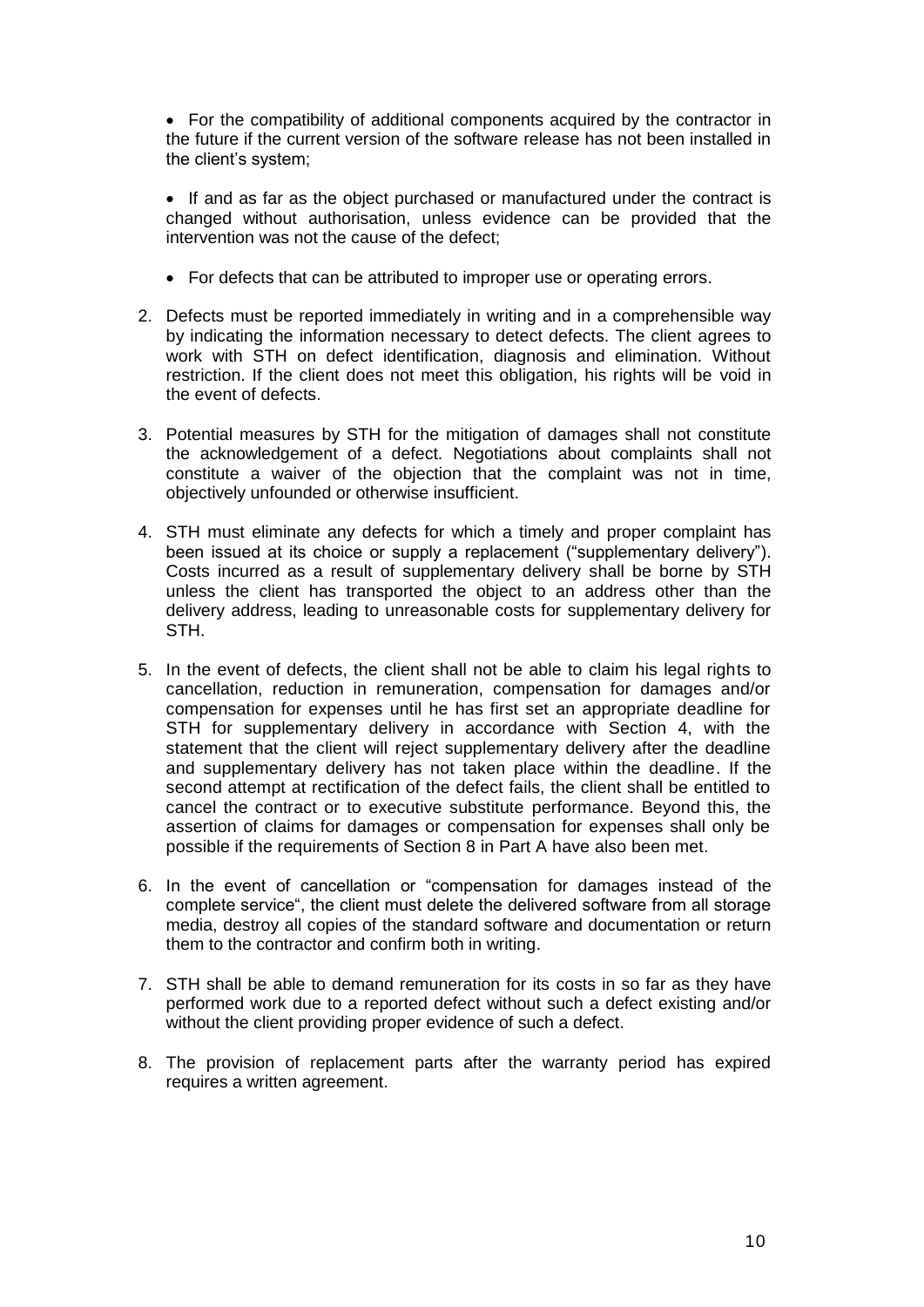9. The period of limitation for warranty claims shall be 12 months, calculated from the passing of the risk. The statutory period of limitation shall not be affected in the following cases:

• In the case of claims for damages regarding the replacement of a damage to body or health because of a defect caused by STH or based on willful intent or gross negligence;

• In the case of claims for damages based on simple negligence, if an obligation is violated compliance with which is essential for achieving the purpose of the agreement. An essential contractual obligation is present if fulfilling the obligation is what makes the proper implementation of the contract possible and if the parties can rely on compliance with the obligation (cardinal obligation);

• In cases where the object of the contract is a structure, an object that has been used for a structure according to its customary use or the rendering of planning and monitoring services intended for a structure;

• In case of a delivery recourse in accordance with Sections 478, 479 of the German Civil Code.

10. Sections 2 to 9 shall apply accordingly for errors in user manuals and/or other documentations.

## **§ 3 Usage rights**

- 1. STH reserves property rights and copyrights to all images, drawings and documents. All drawings and block diagrams, all text descriptions as well as the relevant list of services and deliveries are intended for the client only and must not be disclosed to third parties. Even after the contractual relationship has been terminated, disclosure requires the written agreement of STH.
- 2. All rights to the software or other service results, in particular, copyrights, property rights and usage rights, shall remain with STH unless such rights have been granted expressly to the client in these general terms and conditions by written agreement. The client acknowledges that the software produced by STH, including user documentation, is protected by copyright and that it represents a trade secret.
- 3. The client shall be granted the non-exclusive usage right, throughout the universe in perpetuity, to the software delivered by STH (standard software and customised software) that is transferable only if his own use is waived and if STH has agreed to this in writing.
- 4. When providing software from third parties designated as such ("third-party software"), usage limitations that result from the manufacturer's licensing conditions supplied with the software shall have precedence.
- 5. The client shall be permitted to make changes to the software only in so far as this serves to eliminate a defect and STH is in default regarding the elimination of this defect or has rejected the elimination of the defect.

The client shall only be permitted to contract a commercially operating third party if the elimination of the defect is not likely to reveal important software functions.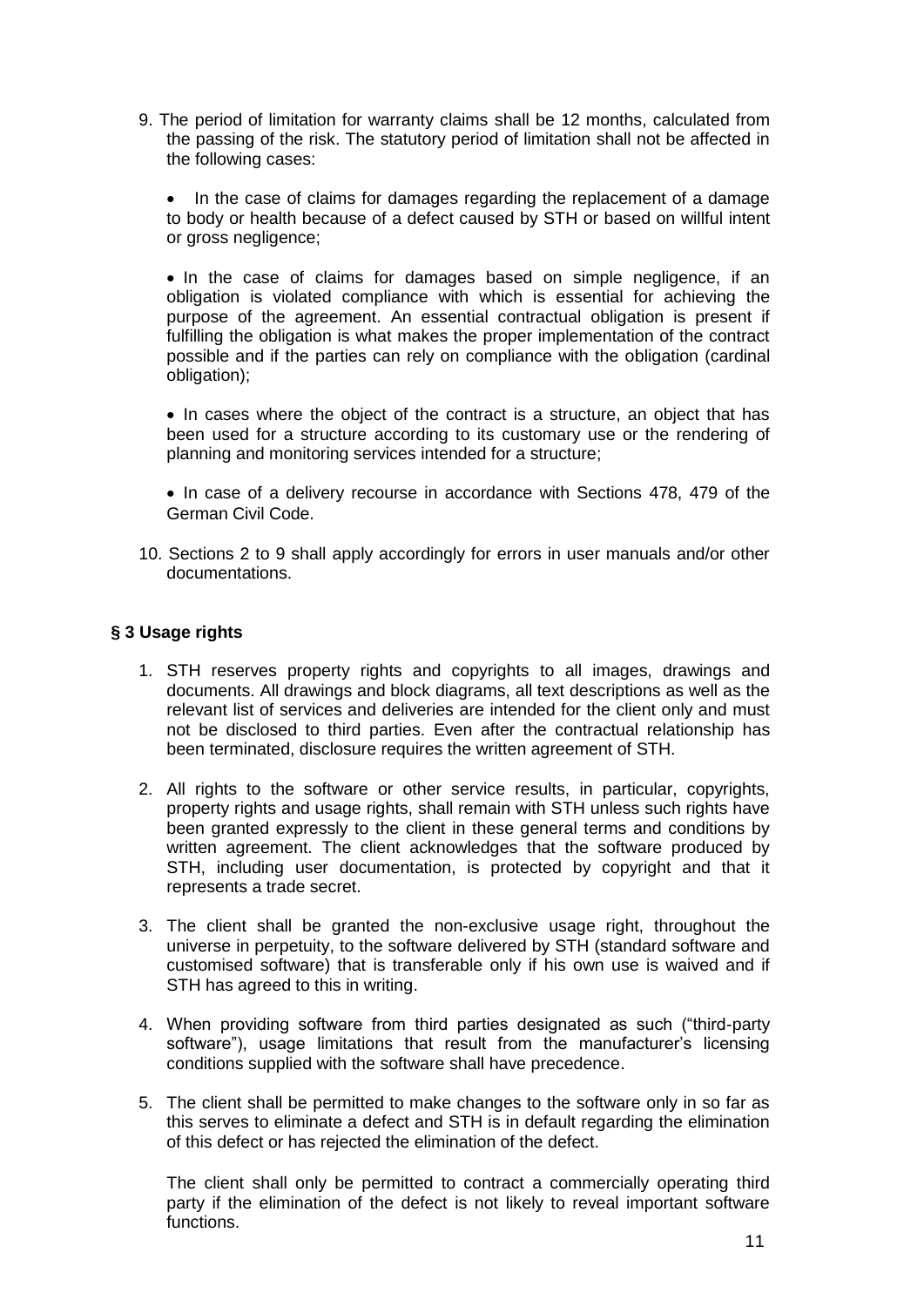- 6. The decompilation of any software codes that have been provided shall only be permitted for the purpose of creating interoperability with other computer programs and only if the required information cannot be obtained otherwise. The client must initially request such information from STH or, in the case of third-party software, from the relevant manufacturer. STH shall be prepared to make the required information available to the client, in particular via interfaces with other programs, subject to separate remuneration of costs. This information may be made available to the client's other contractors.
- 7. Removal of copy protection or similar protection shall be permitted only if this protection impairs or prevents the trouble-free operation of the software. The client shall be responsible for providing evidence of the impairment or prevention of trouble-free usability. The relevant actions for the purposes of clause 1 may not be left to commercially operating third parties until STH has failed to respond to the request for defect elimination within an appropriate period of time. If the client contracts a commercially operating third party, the provisions in the preceding Paragraph 5 (2) shall apply.
- 8. The client shall not be entitled to eliminate or change names, brands, serial numbers or other marks serving identification purposes as well as property right notices in the software. The client shall reproduce such marks and notices in all software copies in the same way as they appear in the original. If the originals bear a notice referring to copyrights, this notice must also appear on the copies.
- 9. The client shall be permitted to copy the user documentation for his own use only.
- 10. Granting of usage rights assumes the full payment of all claims by STH under this contract, in particular the payment of the remuneration by the client.

## **§ 4 Third-party rights**

- 1. STH shall guarantee that the service objects owed under this contract are free from third-party rights within the territory of the Federal Republic of Germany and that there are no other rights limiting or excluding the contractually agreed use.
- 2. If such rights are claimed by third parties, the client shall inform STH of all details promptly and in writing. STH shall do everything in its power to defend the services rendered by STH or the software against the rights claimed by third parties or to eliminate the impairment of such rights. The client shall grant STH all relevant powers and shall grant all relevant authorisations. If the client does not meet his obligations in accordance with the preceding clause 2, he agrees to reimburse STH for any additional costs incurred due to the late information. STH shall be entitled to decide at its own discretion and at its own cost about legal defense and settlement negotations and to take proceedings to avert any claims or to end a dispute through settlement.
- 3. The client shall recognise claims by third parties without the agreement of STH. He shall not be entitled to take over the negotiations or legal proceedings until STH is unable to resolve the matter within an appropriate period of time or until STH agrees to this in writing. The client shall cooperate with STH and provide appropriate support to STH for the rejection of claims or in negotiations. STH shall bear all reasonable costs incurred by the client in this regard.
- 4. In so far as defects of title are present, STH shall be obliged,

 At its own choice, either to acquire the rights of third parties that affect the contractually agreed use of the service and/or software at its own cost or to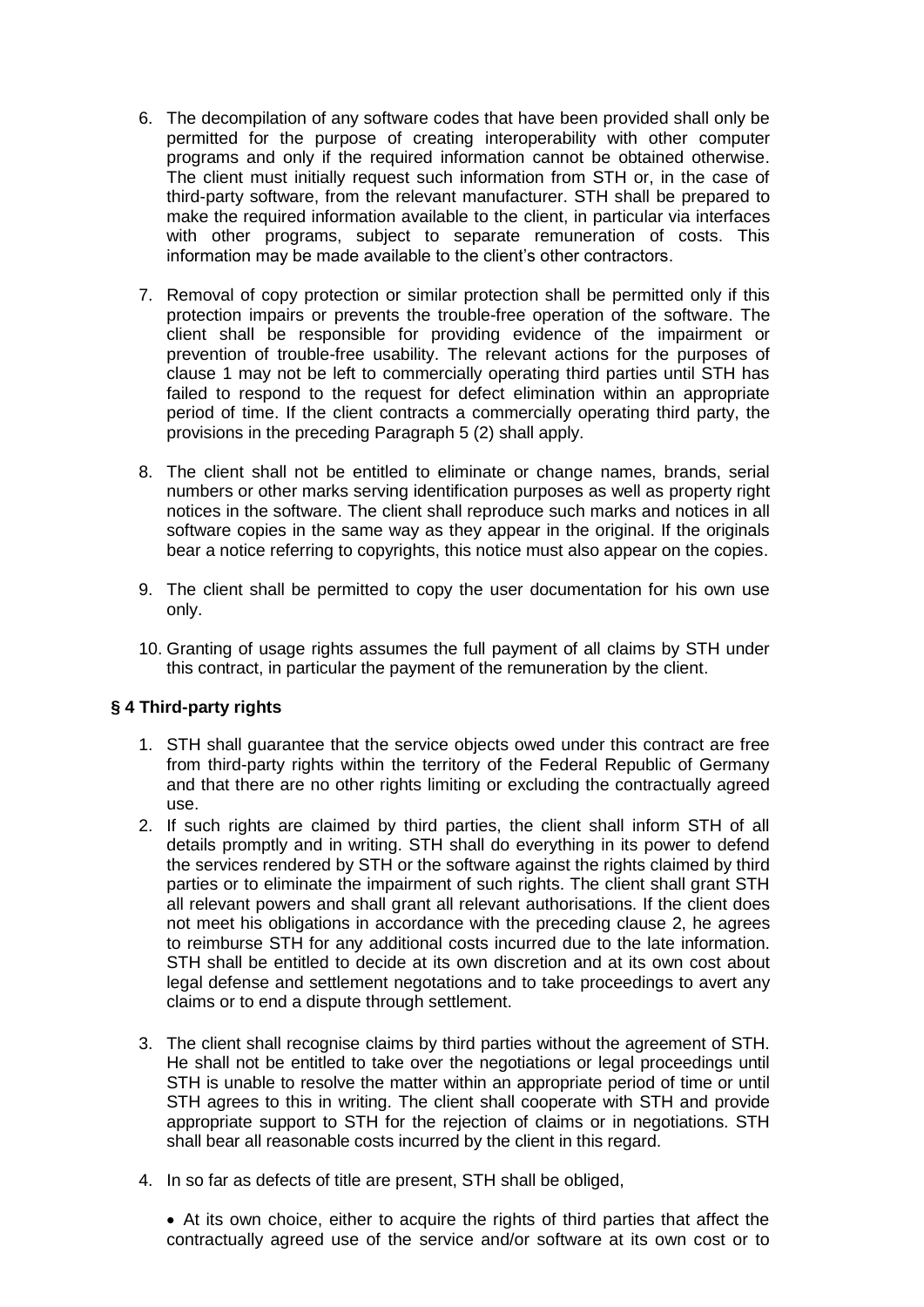use legitimate means to eliminate the basis for their enforcement, in particular to change or replace the service and/or software in a way that the rights of third parties are no longer violated, provided that this does not substantially affect the guaranteed functioning of the service and/or software;

 If the client assumes the legal defense himself, to reimburse the client for all costs incurred from this in an adequate amount,

Any further statutory claims shall not be affected.

5. The liability limitations in Section 8 of Part A shall apply for all contractual claims for damages and compensation.

## **§ 5 Processing**

If the delivered object is processed, STH shall be deemed to be the manufacturer.

### **§ 6 Service / maintenance /other services**

- 1. Service maintenance work shall only be part of the contract if this has been expressly agreed in writing.
- 2. If STH has been contracted to perform service and maintenance work, STH shall be entitled to subcontract other companies STH cooperates with on a regular basis without requiring the client's agreement.
- 3. Services to be rendered by STH shall not be subject to acceptance. STH shall provide the results of the services rendered to the client as a draft in order to obtain approval. If the client does not inform STH in writing of change requests within fourteen (14) days of receiving the results, STH shall provide the client with a final version of the service results. If the client informs STH about a change request within the approval period, STH and the client discuss the change request. STH shall include agreed changes in the service results and make a new version of the service results available to the client.
- 4. If the parties have expressly agreed in writing that the delivery of documentation or plans is a service to be rendered by STH, the client shall review these within five (5) working days of sending the final version and declare acceptance, provided that the documentation does not contain any considerable errors. STH must be informed of any considerable errors within the period indicated in the preceding clause. Section 1.6 of Part B Number I shall apply accordingly. The documentation and/or plan shall be deemed as having been accepted unless the client sends a written complaint about considerable errors within the period indicated in clause 1.

## **§ 7 Installation**

If the contract specifies the installation of equipment or equipment parts at the client's premises, the following regulations shall apply in addition to the above provisions

- 1. The client shall ensure the suffcient supply of light and power to the work area as well as the load carrying capacity of ceilings, walls and floors and the easy accessibility of the installation site and supply routes. He shall provide STH with at least one telephone connection for its exclusive use.
- 2. The client shall be responsible for the proper delivery of all provisions and their operability.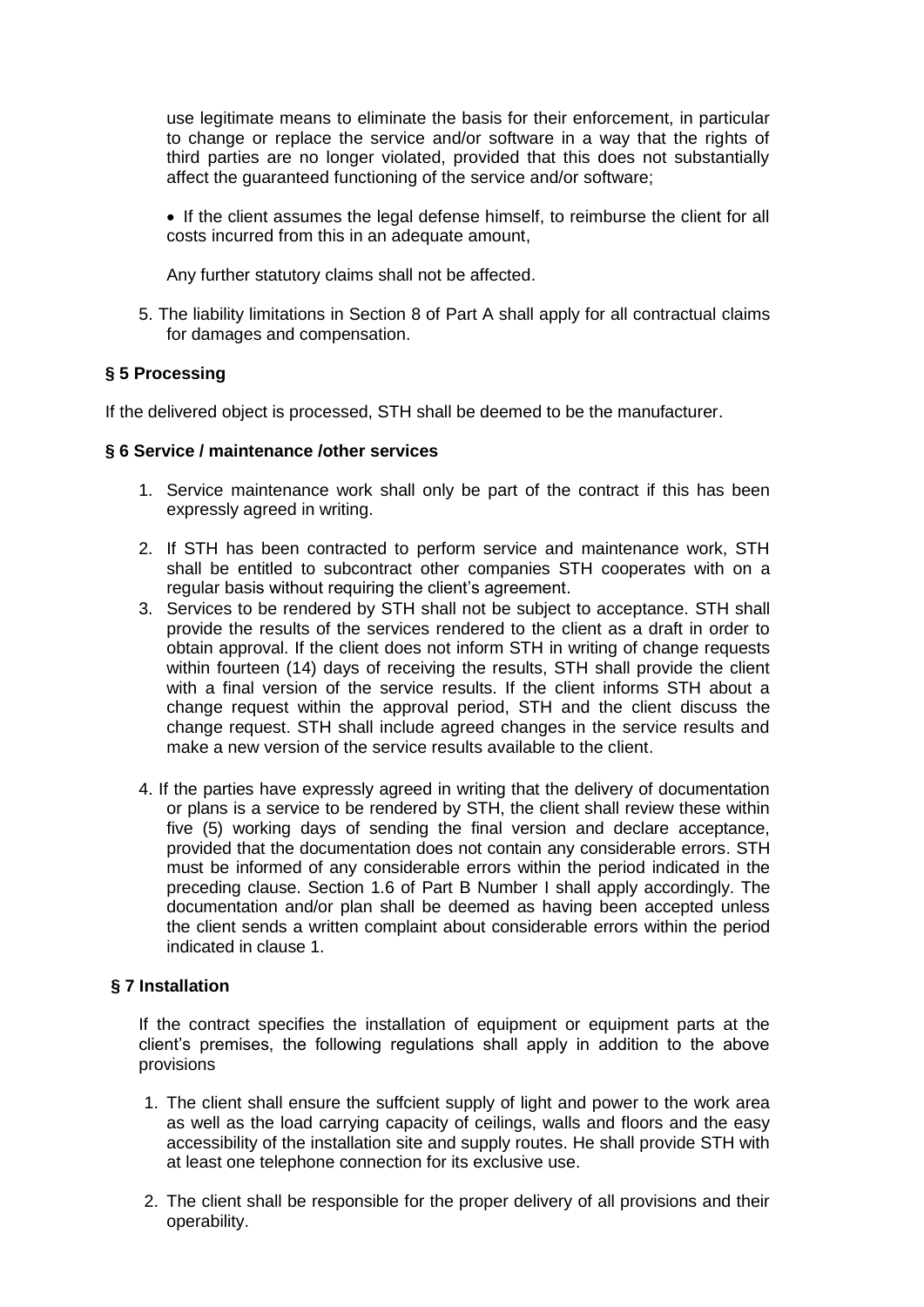- 3. All rooms must be free of dust when made available to STH at the time agreed in the schedule. The absence of dust must be documented in a delivery report according to the following aspects:
	- All work generating dust and chips must have been completed.
	- All construction work has been completed: all break-throughs have been completed.
	- STH has full access to the relevant areas.
	- Air conditioning and heating systems have been installed, the systems are ready for operation and have completed a trial run. Air conditioning ducts have been blown through and filter mats have been replaced.
	- All raised floor and flooring work has been completed, with the exception of carpeting.
	- All work on walls and ceilings has been completed.
	- The transmission of dust, smoke and dirt (e.g. via air conditioning systems, raised floors, alignment profiles) is excluded.
	- The delivery and transport of large equipment parts to the dust-free areas must be guaranteed.
	- Companies not specialising in this industry shall be granted access in coordination with STH only, and STH construction management shall have access authority.
	- Deviations must be coordinated and documented for every case between project management and STH construction management.
- 4. All required construction measures such as break-throughs for cable ducts, cable troughs, fireproof bulkheads and air conditioning systems and ducts, etc. shall be provided by the client.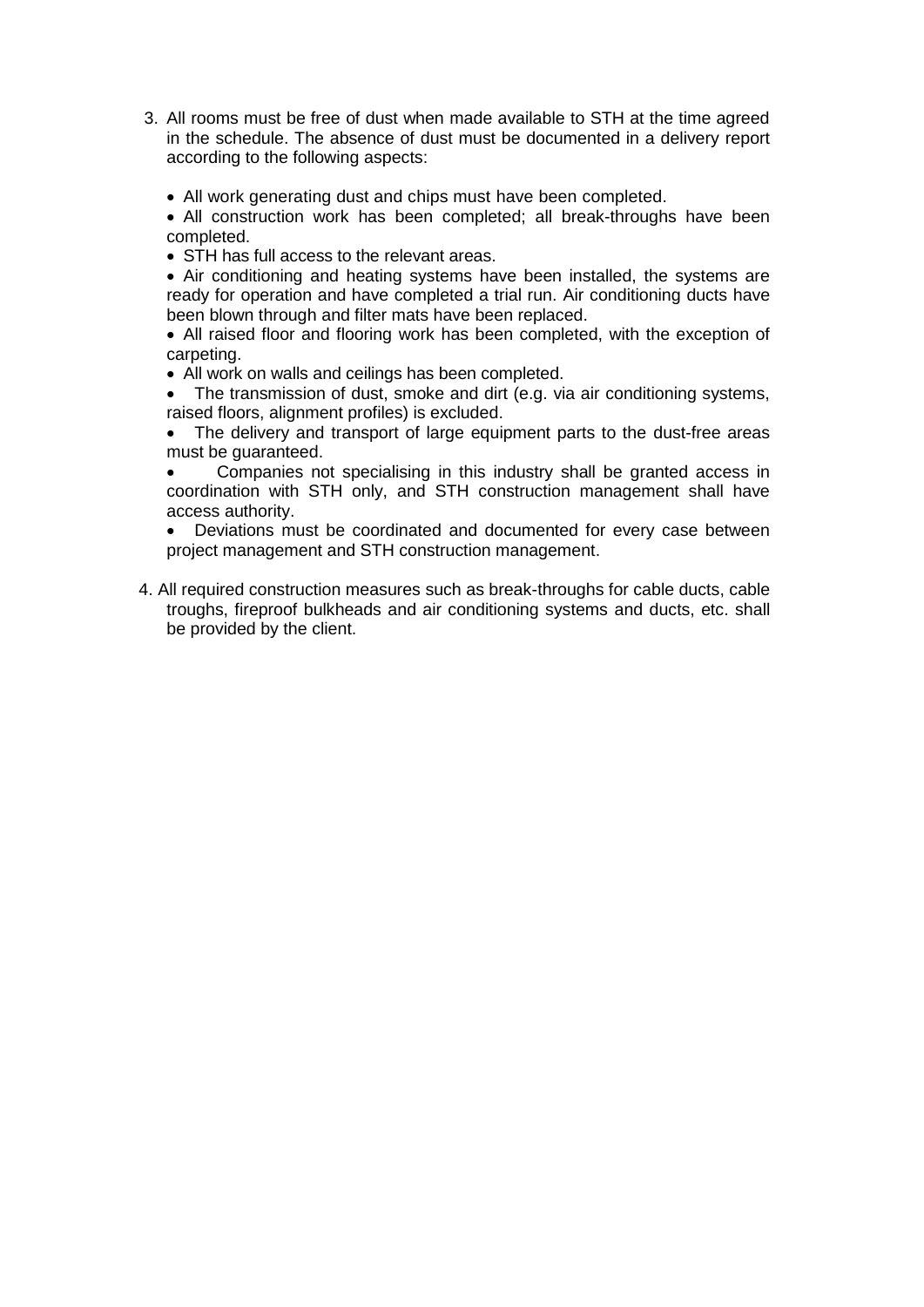These meausre must be completed by the customer by the time that is defined in the schedule as the start of media-technology installations. This shall also apply for any constructional modifications, e.g. for supply routes for the equipment.

5. If the installation takes more than one day, the client must provide STH with a room that can be lock to store equipment and materials. Rooms in which installations are to be carried out must be lockable from the start of the installation work to acceptance. The installation of door locks may be carried out by STH at the client's expense.

### **II.**

## **§ 1 Leased studio space, control room facilities, cutting rooms and lighting equipment**

- **1.** The use of facilities in accordance with Part B Number II Section 1 plus accessories is based on the provisions of the written quotation by STH accepted by the contracting party. The transfer point for all video/audio and other signals is the post transfer room in Building N**.**
- 2. The contracting party shall require the prior written agreement of STH to place orders for the purchase of required equipment according to Part B Number II Section 1 plus additional devices and other technical services for the technical manufacture of his production as well as the staff required for their provision / operation to third parties.
- 3. The facilities leased by STH according to Section 2 plus accessories shall be available to the contracting party only for the time agreed in writing during the lease period.

Where the use of the facilities according to Section 2 plus accessories goes beyond the scope quoted, prior written agreement by STH shall be required; there is no claim to such additional use and/or the use of the facilities beyond the agreed lease period in accordance with Part B Number II Section 1 plus accessories.

4. All services going beyond the quotation by STH shall be invoiced separately. STH shall be entitled to invoice additional services if these have been expressly agreed with the contracting party of if the additional services are unforeseeable but necessary to complete the order and if prior coordination is not possible due to time constraints. If no prices have been agreed for additional services, the prices agreed for the primary order shall apply accordingly.

## **§ 2 Leasing studio and broadcasting technology**

1. The use of studio and broadcasting technology plus accessories is based on the regulations in the written quotation by STH accepted by the contracting party. The transfer point for all video/audio and other signals is the external connection panel of the relevant studio and TV production van.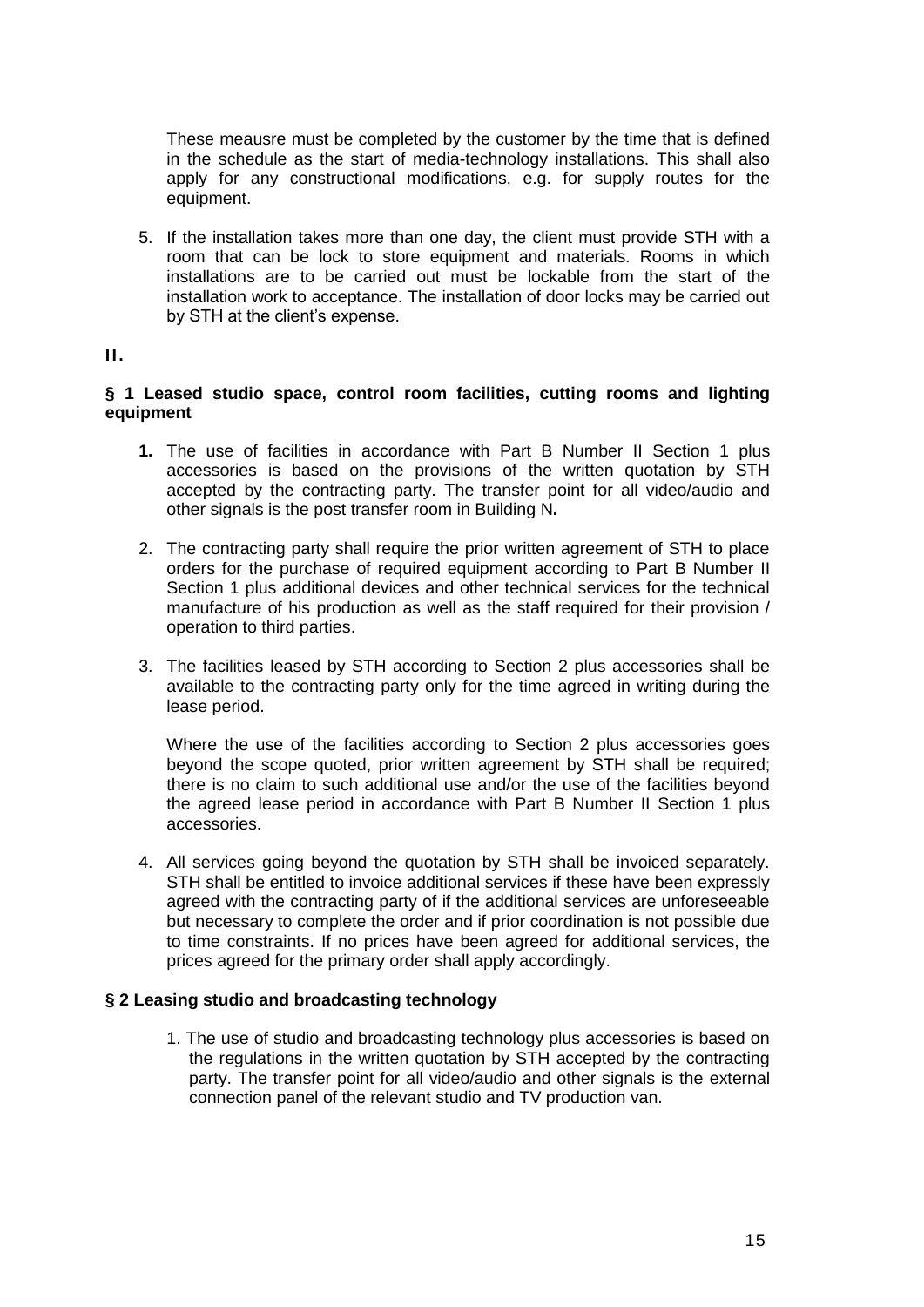- 2. The contracting party must obtain the prior written approval of STH when using studio and broadcasting technology and to place orders with third parties for the mobile units plus additional devices and other technical services necessary for the technical manufacture of his production as well as the staff required for their provision/operation.
- 3. The TV production vans leased by STH shall be available to the contracting party only for the time agreed in writing during the lease period.

If the use of the TV production vans goes beyond the agreed scope, scheduling must be contacted at an early stage to obtain agreement. There shall be no entitlement to such additional use and/or use exceeding the agreed lease period for the TV production vans.

4. All services going beyond the quotation by STH shall be invoiced separately. STH shall be entitled to invoice additional services if these have been expressly agreed with the contracting party of if the additional services are unforeseeable but necessary to complete the order and if prior coordination is not possible due to time constraints. If no prices have been agreed for additional services, the prices agreed for the primary order shall apply accordingly.

### **§ 3 Duty of care, liability of the contracting party, insurance**

1. The contracting party agrees to use all leased objects in the intended way only and to treat them with care. They shall not be rented out to or permitted to be used bed. Leased objects must be stored properly before and after use; they must not be transported or used outside the territory of the Federal Republic of Germany unless this is explicitly agreed first.

In case of any defects, the contracting party must inform STH about the defect immediately and allow STH or a contracted third party to perform the repairs at short notice. The contracting party shall not be permitted to make changes to the leased object. If the leased object is seized or confiscated at his premises, the contracting party must notify STH immediately. The contracting party shall also be obliged to inform the third party about the fact that STH is the owner of the seized or confiscated object.

- 2. During production, STH shall be entitled to prohibit actions/ measures of the contracting party that do not appear to be in compliance with statutory and official regulations or regulations of the employers' liability insurance association, or to request safety measures tob e taken if and in so far as employees/leased objects provided by STH appear to be at risk.
- 3. Any damages, deteriorations or other changes to a facility used by the contracting party detected during the usage period in accordance with Part B Number II Section 1 plus accessories or a leased object or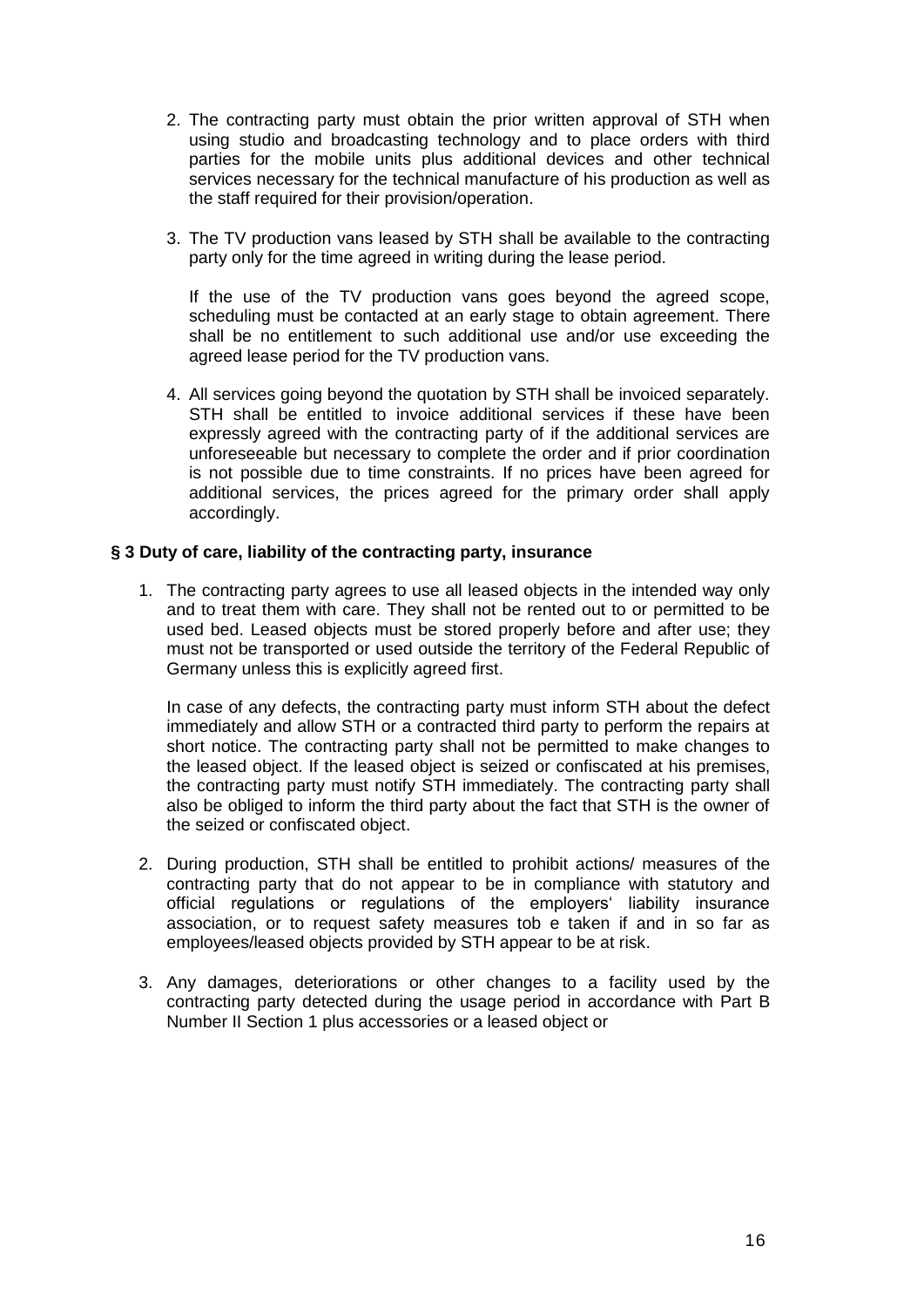its loss as well as any subsequent damaged /expenses caused by such incidents shall be at the contracting party's expense, unless the contracting party proves that the relevant incident is not his responsibility or is only based on usage in line with the contract in such a way that he is not liable for its consequences under these conditions.

The contracting party shall be responsible for the faults of his employees, subcontractors or other agents.

- 4. The contracting partner shall also be liable to STH for any damage of other objects in the care and property of STH or its employees as well as any subsequent damage/expenses caused by a proximate cause, in so far as the damage was caused by him or third parties for whose actions he shall assume responsibility as per the preceding Number 3.
- 5. The contracting partner agrees to ensure proper and sufficient insurance coverage for the liability risk generally associated with the relevant production. Proof of insurance coverage shall be provided to STH upon request.

## **§ 4 Official exemptions, industrial property rights**

- 1. In so far as official exemptions are required to carry out any kind of filiming, the contracting party shall be exclusively responsible for obtain such permits. If no such permit is granted or if it is revoked, the validity of the contract concluded between STH and the contracting party as well as his obligation to pay the agreed remuneration shall not be affected.
- 2. The contracting party shall guarantee that no claims shall be made against STH, neither by him nor by third parties due to their assistance required as part of production in the manufacture, transmission and editing of video or audio recordings and/or other assistance caused by the possible violation of industry property rights or patent rights (in particular copyrights). The contracting party agrees to relieve STH promptly at first request and, if necessary, to pay the costs of STH for adquate legal defence.

## **§ 5 Liability of STH**

1. At his request, the contracting party shall have the opportunity to inspect the leased objects before the start of the lease to determine their suitability for the intended use.

In so far as the suitability of a leased object for the contractually agreed use is lost during the lease period, without the contracting party being responsible, the contracting party shall no longer be obliged to pay lease price from the time that STH is notified of this condition by the contracting party and/or STH becomes aware of this condition in a different way, until the time the contract is terminated or usability is restored. If usability use is limited, the above provision shall apply provided that the lease price is reduced in accordance with the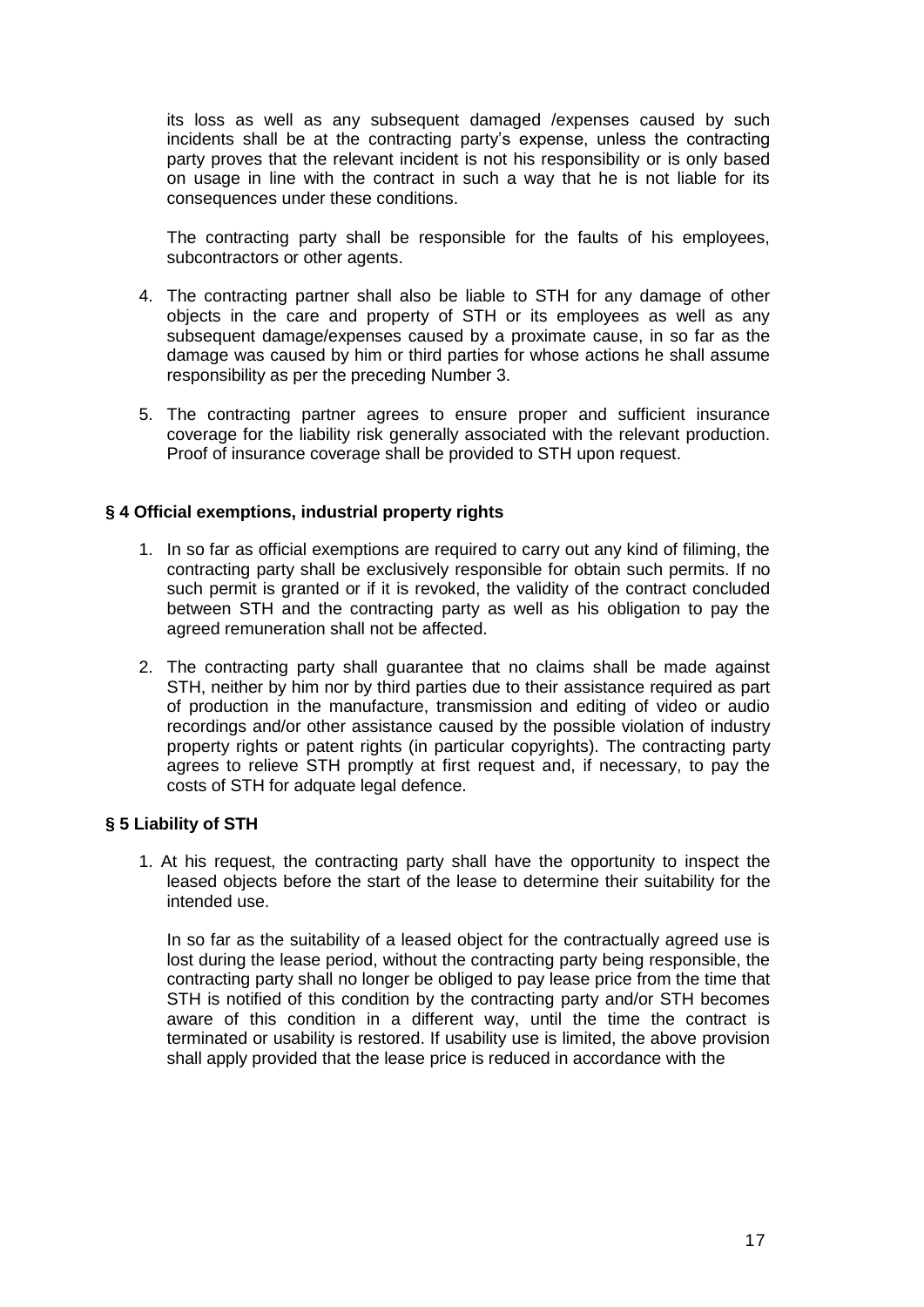limitations of its usability. Insignificant limitations of usability shall not be taken into consideration here.

In the event of defects of the leased objects STH is responsible for or in the event of poor service, STH shall be given appropriate opportunity – if possible to eliminate the defect or  $-$  at its own choice  $-$  to correct the service or perform the service again.

2. Cases of force majeure that hinder STH, its suppliers or other agents to implement the contract shall relieve STH of its obligation to fulfill the contract until force majeure is eliminated.

In so far as these events are significant with regard to their obligation and have not been caused by STH, including with regard to the selection of its agents, they shall be equated to cases of force majeure: strikes, fluctuations/interruptions of power supply or in the signal transmission network, vehicle failures due to technical problems or accidents.

STH shall not be liable for defects

- a) If the contracting party changes the leased object without authorisation or interferes with it in any other way, unless the contracting party proves that his intervention was not the root cause of the defect,
- b) If the defect can be attributed to improper setup, installation or operation by the contracting party.
- 3. Liability for damages regardless of fault for any defects of the leased object present at the time the contract is concluded in accordance with Section 536a Paragraph 1 of the German Civil Code shall be expressly excluded.

If the contracting party makes claims for compensation based on wilful intent or gross negligence, including wilful intent and gross negligence on the part of the agents, STH shall be liable in accordance with the statutory provisions. Liability for damages, however, shall be limited to foreseeable, typically occurring damage in so far STH is not accused of intentional breach of contract.

STH shall be liable in accordance with statutory provisions in so far as STH breaches a fundamental contractual duty. In this case, however, liability for damages shall be limited to foreseeable, typically occurring damage. Fundamental shall refer to a contractual duty whose breach jeopardises achieving the purpose of the contract or whose fulfilment is what makes the proper implementation of the contract possible and on whose fulfillment the contracting party should reasonably be able to rely on.

The liability of STH for harm to life, limb or health shall not be affected. This shall also apply for mandatory liability under the German Product Liability Act.

All further liability of SBA for compensation as provided for in Number 3 – without consideration given to the legal nature of the claim made – shall be excluded. This shall apply in particular for compensation claims from negligence at the time of concluding the contract, for other violations of duties or for tort claims for compensations for material damage in accordance with Section 823 of the German Civil Code.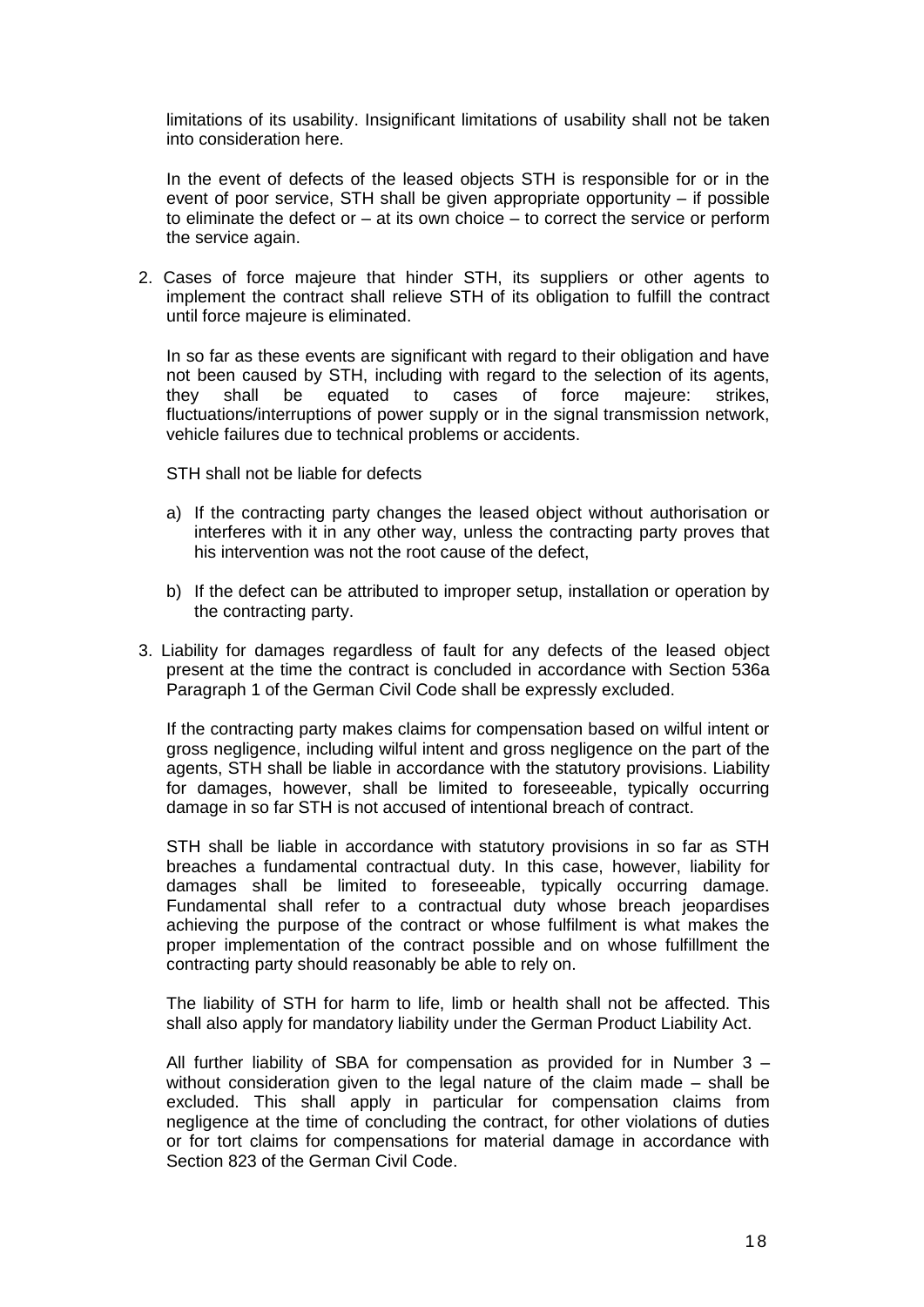Limitation of liability in accordance with Number 3 shall also apply in so far as the contracting party demands compensation for useless expenses instead of claiming compensation for damages in place of the service.

As far as liability for damages to STH is excluded or limited, this shall also apply with regard to the personal liability for damages on the part of staff, employees, workers, representatives and agenst of STH.

4. STH shall not be liable for indirect damages incurred by the contracting party or third parties due to the failure of facilities used in accordance with Part B Number II Section 1 plus accessories, TV production vans plus accessories or objects or personnel leased from STH. It shall be the contracting party's responsibility to obtain manufacturer's output insurance coverage or business interruption insurance coverage. It shall be the contracting party's responsibility to obtain comprehensive insurance coverage for the video and/or audio recordings made available to STH for editing.

In so far as such recordings are damaged or lost while beding edited by STH and there is no exclusion of liability in accordance with the above Number 3, the liability of STH – with the exception of cases of willful intent or gross negligence causing damage on the part of legal representatives or executives of STH – shall be restricted to the supplementary delivery of unexposed and unrecorded raw material in the relevant amount.

STH shall not be liable for the loss of data and/or programs in so far as the damage was caused by the contracting party's failure to perform data backups and thus ensure that lost data can be restored at reasonable expense.

Staff procured by STH shall not be deemed to be agents of STH. Unless liability is excluded anyway as per Number 3, STH shall be liable for this staff only with regard to the proper selection; insofar, STH shall not be liable for the quality of the individual performance of the staff procured.

In so far as liability for damages to STH is excluded or limited, this shall also apply with regard to personal liability for damages on the part of staff, employees, workers, representatives and agents of STH.

5. The period of limitation for damage claims by the contracting party due to a defect of the leased object shall be 12 months. The statutory period of limitation shall not be affected in the following cases:

a) For damage claims demanding compensation for bodily harm or damage to health caused by defect that is the responsibility of STH;

b) For damage claims based on willful intent or gross negligence;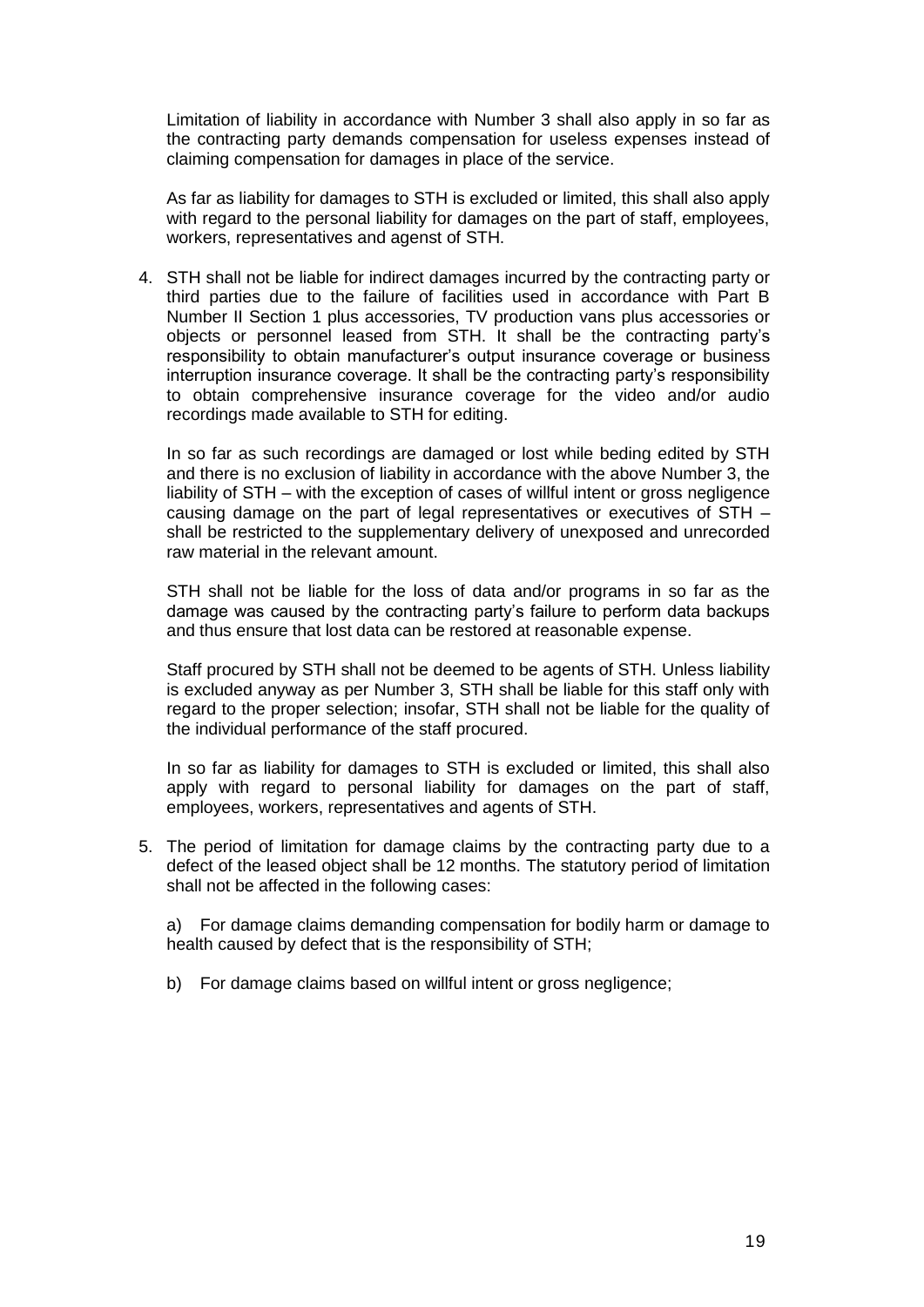c) For damage claims based on simple negligence if the object of the breach of duty constitutes a fundamental contractual obligation for the purposes of Number 3 Paragraph 3.

The assignment of damage claims by the contracting party shall be excluded.

## **§ 6 Early termination of the contract by STH**

STH shall be entitled to terminated the contractual relationship for cause without observing a notice period, if bankruptcy proceedings or similar proceedings regarding the other party's assets are opened or if such proceedings are rejected due to a lack of assets or if the contracting party has become insolvent after the conclusion of the contract or if he does not fulfill a fundamental part of his obligations to STH in spite of being at default and being given a deadline. The right of extraordinary termination for any other important reason shall not be affected.

## **§ 7 Return of leased objects, securities**

1. The contracting party shall return all leased facilities and objections in proper condition at the business headquarters of STH, unless the parties have agreed on a different place for the return. If the return is not in proper condtion, SBA shall be entitled to take the required actions to restore the proper condition and charge the expenses to the contracting party.

Until the proper condition of a leased object is restored, it shall be deemed as not having been returned. The same shall apply if the leased object is returned incomplete. If the contracting party does not return the leased object by the agreed date, he shall pay the agreed rent for every day that has begun, unless he proves that no or only minor damage has been caused for STH. All further damage claims by STH shall remain unaffected.

When the leased object is returned, it shall be inspected by STH in the presence of the contracting partner. The result of the inspection shall be documented and signed by the parties in a return report.

2. At the request of STH, the contracting party shall have to provide a security to secure the remuneration claims as well as possible claims for expenses and and damages by STH regarding the facilities and objects made available for use. The amount of the security shall be agreed on a case-by-case basis. The contracting party shall be authorised to provide the security by providing an unconditional, indefinite, irrevocable and directly enforceable guarantee from a bank or credit insurance company approved in the EU.

## **§ 8 Transfer of rights**

Without prior written agreement by STH, the contracting party shall not be authorised to transfer rights and/or obligations from contracts concluded with STH to third parties.

## **§ 9 Obligation to list the studio in the credits**